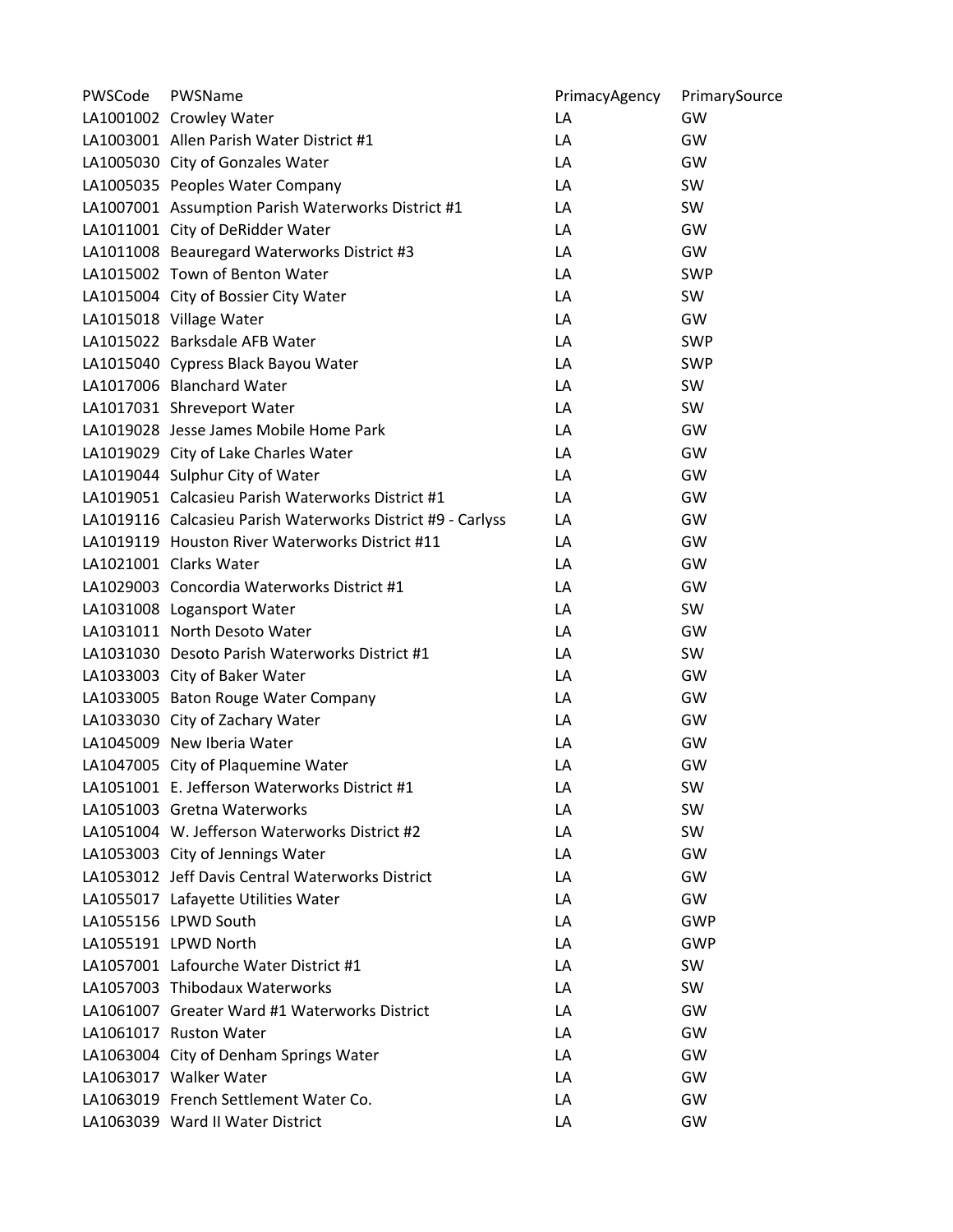| PWSCode | PWSName                                             | PrimacyAgency | PrimarySource |
|---------|-----------------------------------------------------|---------------|---------------|
|         | LA1067003 Bastrop Water                             | LA            | GW            |
|         | LA1069007 Natchitoches Water                        | LA            | SW            |
|         | LA1071001 New Orleans Algiers Waterworks            | LA            | SW            |
|         | LA1071009 New Orleans Carrollton Waterworks         | LA            | SW            |
|         | LA1073031 Monroe Water                              | LA            | SW            |
|         | LA1073035 North Monroe Et Al Water                  | LA            | <b>SWP</b>    |
|         | LA1073047 Southwest Ouachita Waterworks, Inc.       | LA            | GW            |
|         | LA1073055 West Highway 80 Ark Road Water            | LA            | GW            |
|         | LA1073056 West Monroe Water                         | LA            | GW            |
|         | LA1073058 Indian Village Water                      | LA            | GW            |
|         | LA1073071 Lakeshore Swartz Water                    | LA            | <b>SWP</b>    |
|         | LA1073100 Cheniere Drew North Water                 | LA            | GW            |
|         | LA1075001 Belle Chasse Water District               | LA            | SW            |
|         | LA1075006 Port Sulphur Water District               | LA            | SW            |
|         | LA1077009 Town of Fordoche                          | LA            | GW            |
|         | LA1079001 City of Alexandria Water                  | LA            | GW            |
|         | LA1079004 Buckeye Water District #50                | LA            | GW            |
|         | LA1079016 City of Pineville Water                   | LA            | GW            |
|         | LA1079017 Rapides Parish Waterworks District #3     | LA            | SW            |
|         | LA1087001 St. Bernard Parish Waterworks             | LA            | SW            |
|         | LA1089001 St. Charles Water District #1 - East Bank | LA            | SW            |
|         | LA1089002 St. Charles Water District #2 - West Bank | LA            | SW            |
|         | LA1093003 Lutcher Waterworks                        | LA            | SW            |
|         | LA1093005 St. James Water District #2               | LA            | SW            |
|         | LA1095002 St. John Water District #2                | LA            | SW            |
|         | LA1095003 St. John Water District #1                | LA            | SW            |
|         | LA1095007 St. John Water District #3                | LA            | GW            |
|         | LA1097010 City of Opelousas Water                   | LA            | GW            |
|         | LA1097014 Prairie Ronde Water, Inc.                 | LA            | GW            |
|         | LA1097022 Eunice Water                              | LA            | GW            |
|         | LA1097033 St. Landry WW District #2 Rural           | LA            | GW            |
|         | LA1099001 Town of Arnaudville Water                 | LA            | GW            |
|         | LA1099005 Cecilia Water Corporation                 | LA            | GW            |
|         | LA1099008 Village of Parks Water                    | LA            | GW            |
|         | LA1099010 St. Martin Water & Sewer Commission #1    | LA            | <b>SWP</b>    |
|         | LA1101005 Morgan City Water                         | LA            | SW            |
|         | LA1103005 Bayou Liberty Water Association           | LA            | GW            |
|         | LA1103011 Covington Water Supply                    | LA            | GW            |
|         | LA1103013 Eden Isles Water Supply                   | LA            | GW            |
|         | LA1103020 Lee Road Water Corporation                | LA            | GW            |
|         | LA1103023 Mandeville Water Supply                   | LA            | GW            |
|         | LA1103041 Slidell Water Supply                      | LA            | GW            |
|         | LA1103079 St. Tammany Parish - Briarwood Terrace    | LA            | GW            |
|         | LA1105008 Tangipahoa Parish Water District          | LA            | GW            |
|         | LA1105009 City of Hammond Water                     | LA            | GW            |
|         | LA1107001 Lake Bruin Water District #1              | LA            | <b>SWP</b>    |